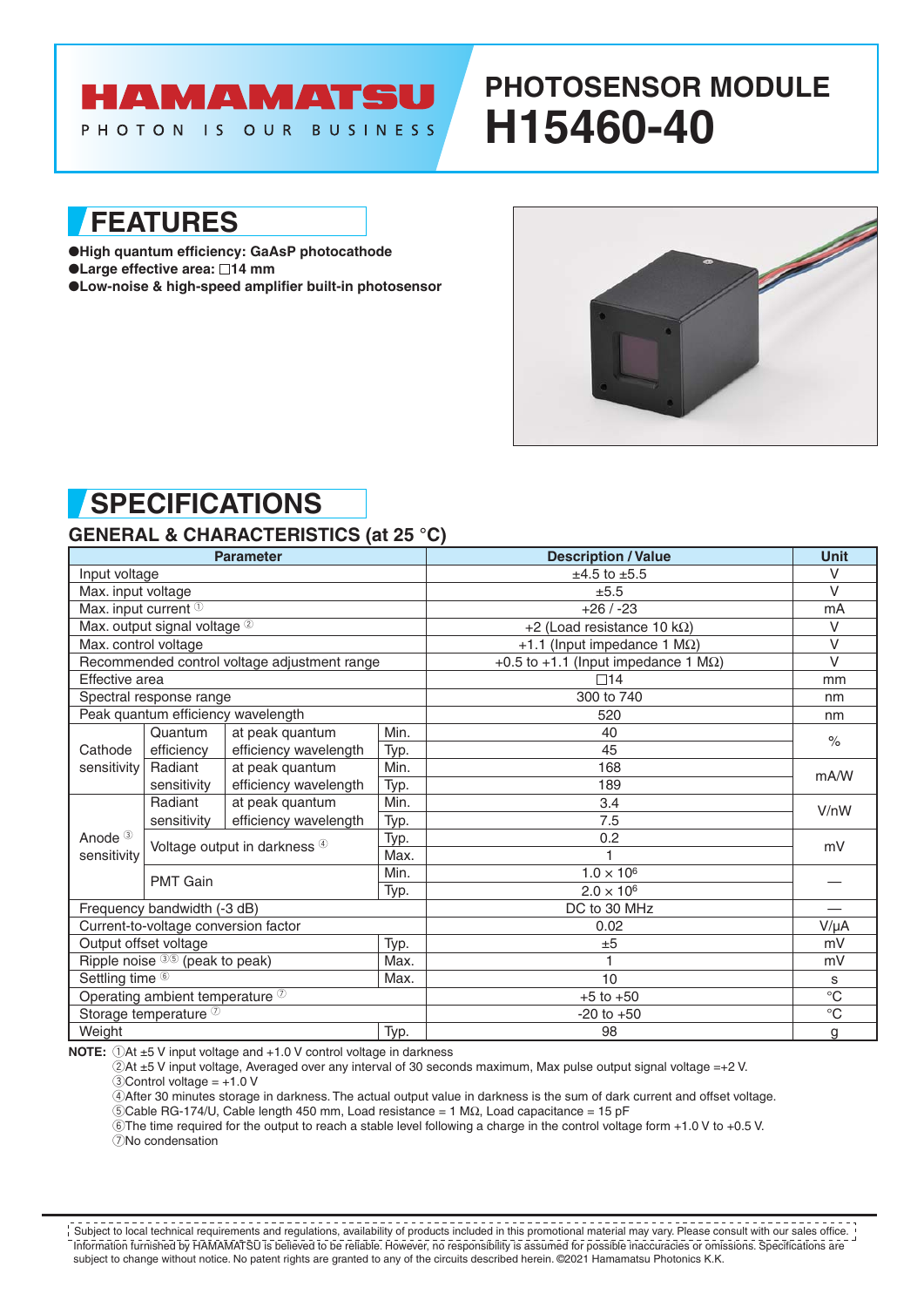## **PHOTOSENSOR MODULE H15460-40**

#### Figure 1: Spectral response Figure 2: Typical gain



Figure 3: Typical frequency response









Figure 4: Typical ripple noise



2 (µs/div.)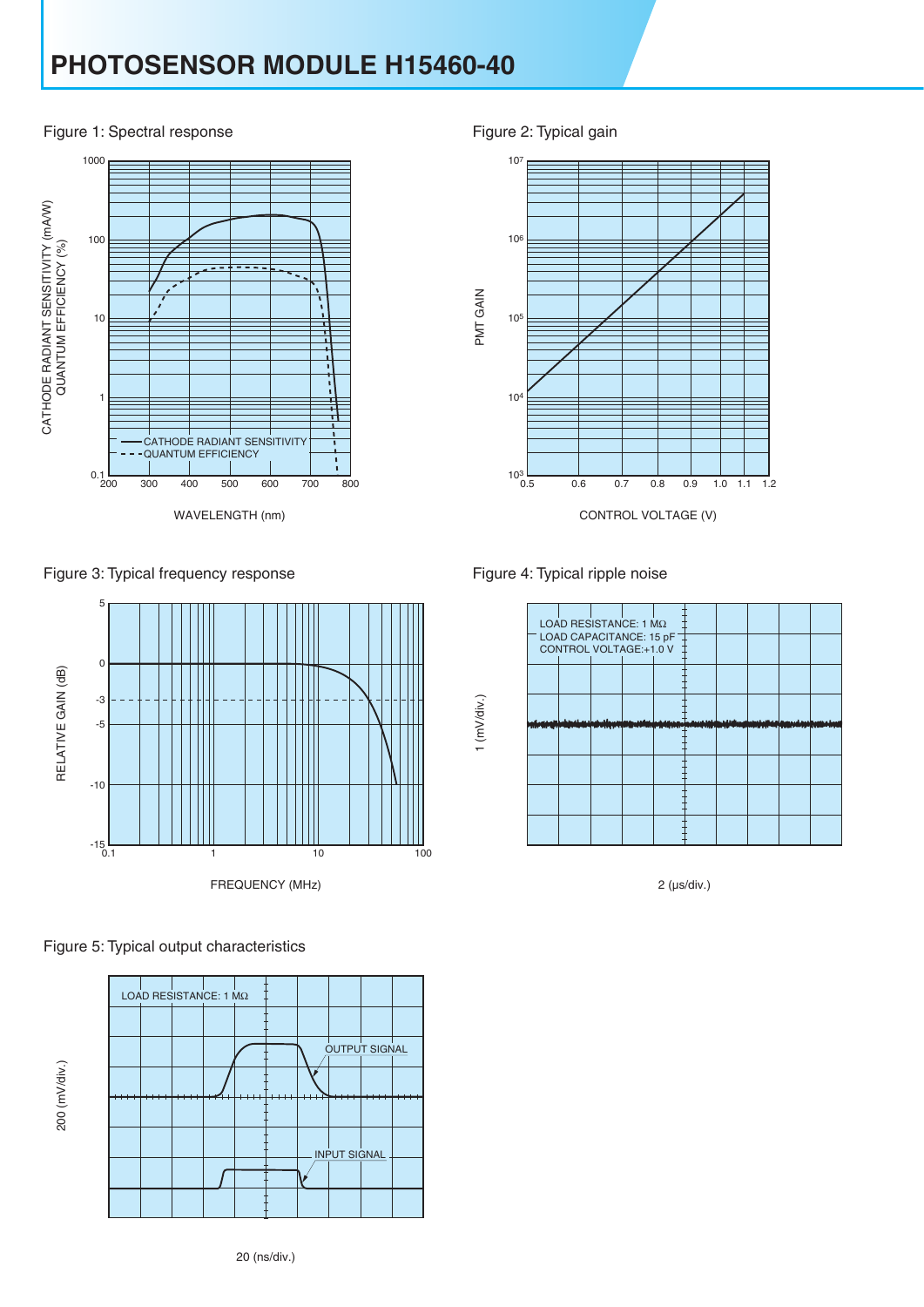#### Figure 6: Schematic diagram



#### Figure 7: Sensitivity adjustment method



Figure 8: Dimensional outline (Unit: mm)